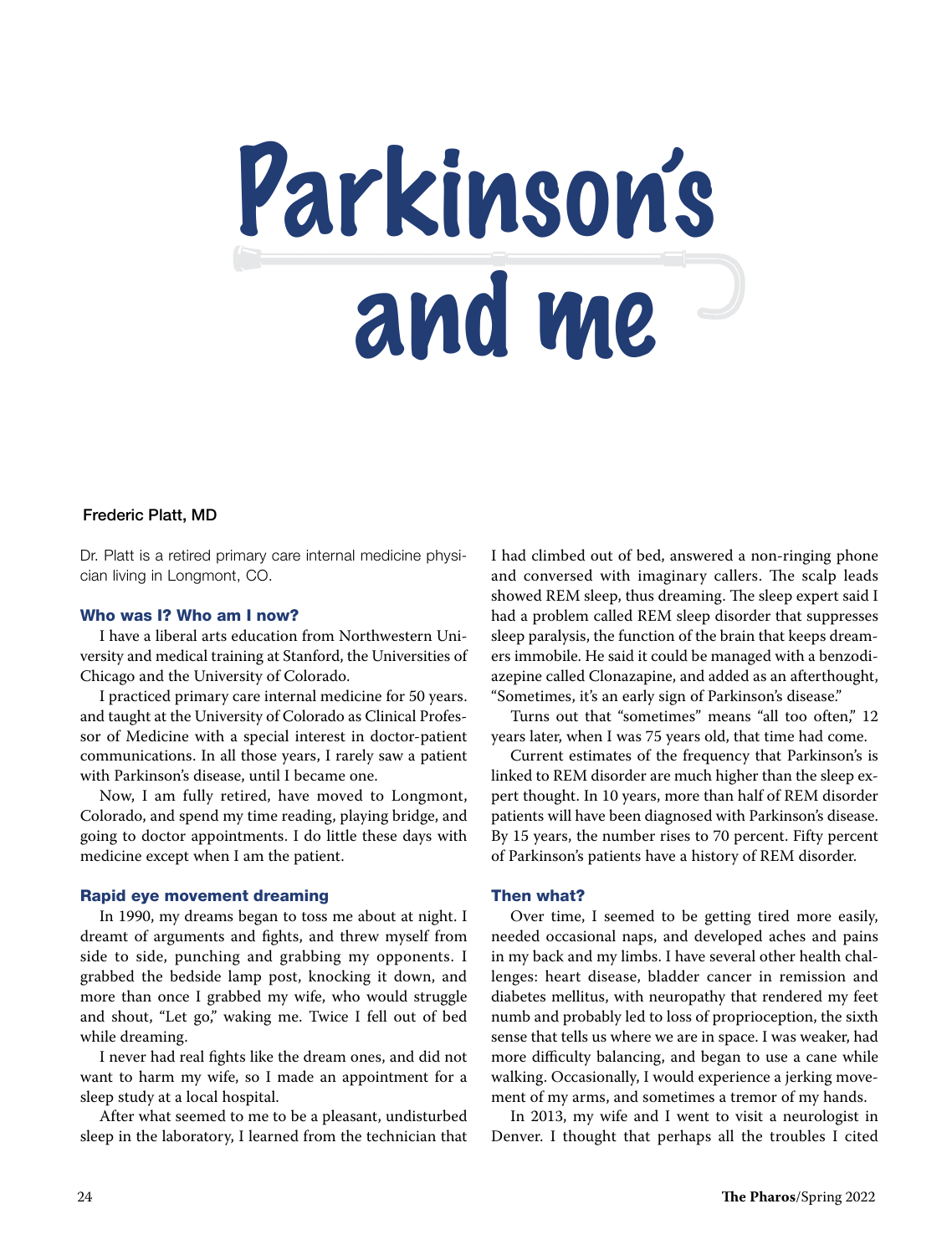could be blamed on diabetic neuropathy but my blood sugars and my A1C hemoglobin levels were doing quite well on minimal insulin dosage.

The neurologist did an examination and then asked me to walk up and down the office hallway. He then asked me if I "always walked that way." I asked, "What way?"

He said "Your arms don't swing, but don't worry about it."

I thought that was a silly thing to say. I was a doctor. I knew what arms not swinging meant. So did my wife. She said, "You must have Parkinson's disease."

My neurologist, on satisfying himself about the diagnosis, started me on a little pink pill, carbidopa/levodopa. The tremors diminished remarkably. However, the drug has a short effectiveness period so I needed to take a Dopa tablet every four hours to suppress the tremor. If I miss a dose, my tremor increases and I become incapacitated because of the shaking.

Unfortunately, the drug did not restore my energy, relieve the aching pains, or help my balance.



#### What else is happening?

If you read a list of symptoms shortly after being given the diagnosis of Parkinson's disease, you may find the growing list frightening and depressing. Fortunately, Parkinson's disease is not a fatal illness. I will probably not die of this disease, but as I age, other disorders and side effects will probably limit my activities, then my life.

Parkinson's disease was first noted to provoke tremor and increase muscle tone and weakness, but it also has major effects on the gastrointestinal tract. Like others with Parkinson's disease, I have intermittent severe constipation with rock-hard, implacable stool. Once, I went to the emergency department for relief of the obstipation and discovered the value of occasional doses of polyethylene glycol, a powerful laxative, I now dose myself with a daily handful of prunes.

Another distressing complication is a paralyzed bladder that refuses to empty until more than full. The bladder paralysis may be the result of diabetic neuropathy, but could also be a visceral neuropathy caused by the Parkinson's disease.

As I grow older, I realize that any number of physical and cognitive changes may be caused by Parkinson's disease. My wife and I recognize the loss of volume in my speech, and a growing lack of facial gestures as signs of Parkinson's progression.

#### What of the tremor?

What most people know or what they might ask about when discussing Parkinson's disease is the tremor. For me, the tremor varies from a mild, almost unnoticeable, slow, pill-rolling movement to a violent shaking and jerking, and an irremediable total body shaking and quaking. I often feel out of control, as if I were on a small ship at sea in a moderate storm. Nothing in the world, as I perceive it, remains at rest. In less distressing times, my fine motor control is simply absent and I cannot use a pen, turn the pages of a book, or eat with a fork. No physical action is dependably controllable.

The Parkinsonian tremor is usually said to be present when one is at rest and may be somewhat controllable by effort, but my tremor, simply ubiquitous and difficult, is likely to be out of control with intentional action or at rest.

### Why is it hard to diagnose Parkinson's disease?

When two Parkinson's disease sufferers meet on the street, each one asks, "When was your diagnosis first made? and, "What symptoms first appeared?"

Both tell the same story.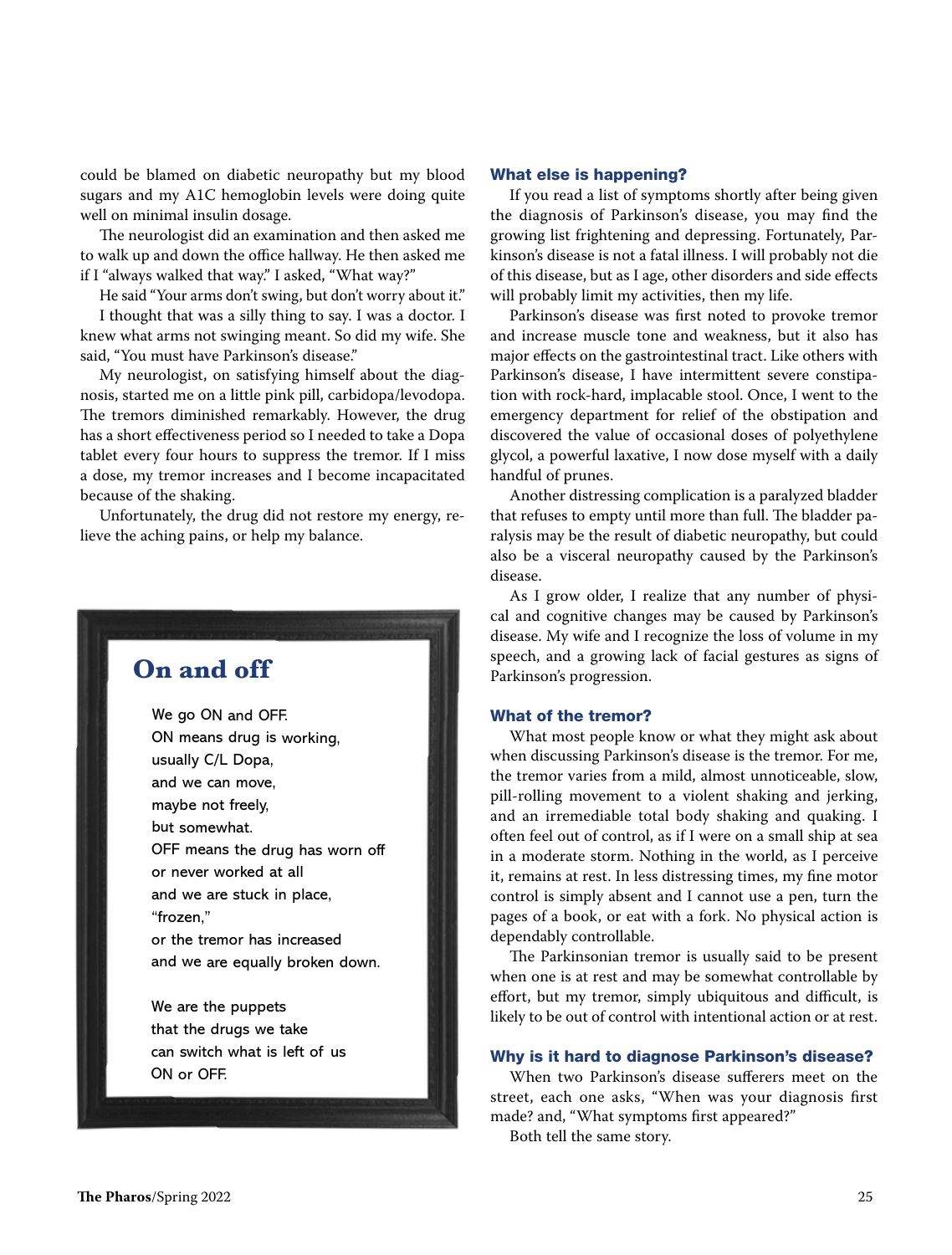# **How are we doing?**

We Parkinsonians arrive for our exercise class, some with walkers, some with canes, some just shuffling in.

We greet each other, "How you doing?"

Then we lie and everyone says, "Pretty good," or "Not bad," until Rich says, "Incredibly good!"

Then we all laugh and agree that's how we're doing.

We're all just incredibly good.

Symptoms for 10 years, but diagnosis only the last five, then a guess like, "Perhaps my doctor wasn't the expert I needed."

Some diseases are visible, and some diseases have markers; the PSA tells us about prostate cancer, and a positive HIV gives away its secret. Parkinson's disease lurks, creeping up on us. Our grandkids notice that we no longer smile? We lose our sense of smell, and our appetite falls off. Walking through a door, we freeze and begin to shuffle. This phantom transforms us.

#### **Rigidity**

As a medical student I learned that one of the key features of Parkinson's was the increased tone or stiffness of the muscles. I was taught to test for the disease by holding hands with my patient and rapidly moving my arms up and down, noting that the patient's arms didn't move freely but more as if they were stuck in heavy-weight oil. The patient would say they felt slowed down as if walking in molasses.

For me, as a patient with the disease, I don't feel stuck in molasses, just tired.

### What is a typical day like?

I may wake feeling pretty good, but two out of three days I have pain in my back and legs. My calves cramp up, and I have some thigh and buttock cramping. I do calf and thigh stretches holding onto the bed. The leg pains will usually diminish once I am sitting up but I am still slow and hardly able to move. After sitting for a few minutes, I have another burst of hope, "Maybe I'm still going to have a really good day."

Dr. Pavot (AΩA, Virginia Commonwealth University School of Medicine, 1999), my neurologist, recommends sitting for a few minutes before standing. When I stand up, I experience a lack of balance and have to hold onto something—my three-legged walker or a piece of furniture. I am wobbly enough that I expect to fall, but fortunately, so far, have had no falls and no injuries.

Obeying Dr. Pavot's recommendation, I have to stand holding onto the walker or the furniture for several minutes, then try to walk to the bathroom. Walking is hard at first; legs and feet refuse to follow my orders. I am frozen in place. I try stamping my feet, starting with the one that feels most stuck until they seem willing to move. Then, I feel my way into the bathroom. There, I go through the morning ritual: wash a bit, maybe shave, take myriad pills, and inject a dose of insulin. Bowels and bladder are a major priority for the next hour.

Back in the bedroom, getting dressed requires numerous steps. I use a shoe horn, even for slippers. I don clothing by going from sitting to standing to sitting, using a maneuver taught by Sarah, my physical therapist. While sitting, I kick up one leg, and, on its return, can throw my torso back up. This maneuver follows Newton's third law of motion.

I am still very wobbly and sense an impending fall so I keep holding onto my three-wheeled walker, and as I move about, I grab the door frames for security. We have placed several grab bars at strategic spots enroute, invaluable for progress and safety. Then I walk downstairs for breakfast, using the two bannisters, one on each side of the stairs.

## **Dementia**

One variant of Parkinson's disease includes dementia as its main feature, and is ascribed to Lewy bodies in the brain—packets of a protein that seem to diminish all thinking ability. Parkinson's disease patients have few features of dementia, yet fear that complication of the disease above all others. My benchmark for judging cognitive alertness is my ability to sort a bridge hand and to do the crossword in the daily newspaper.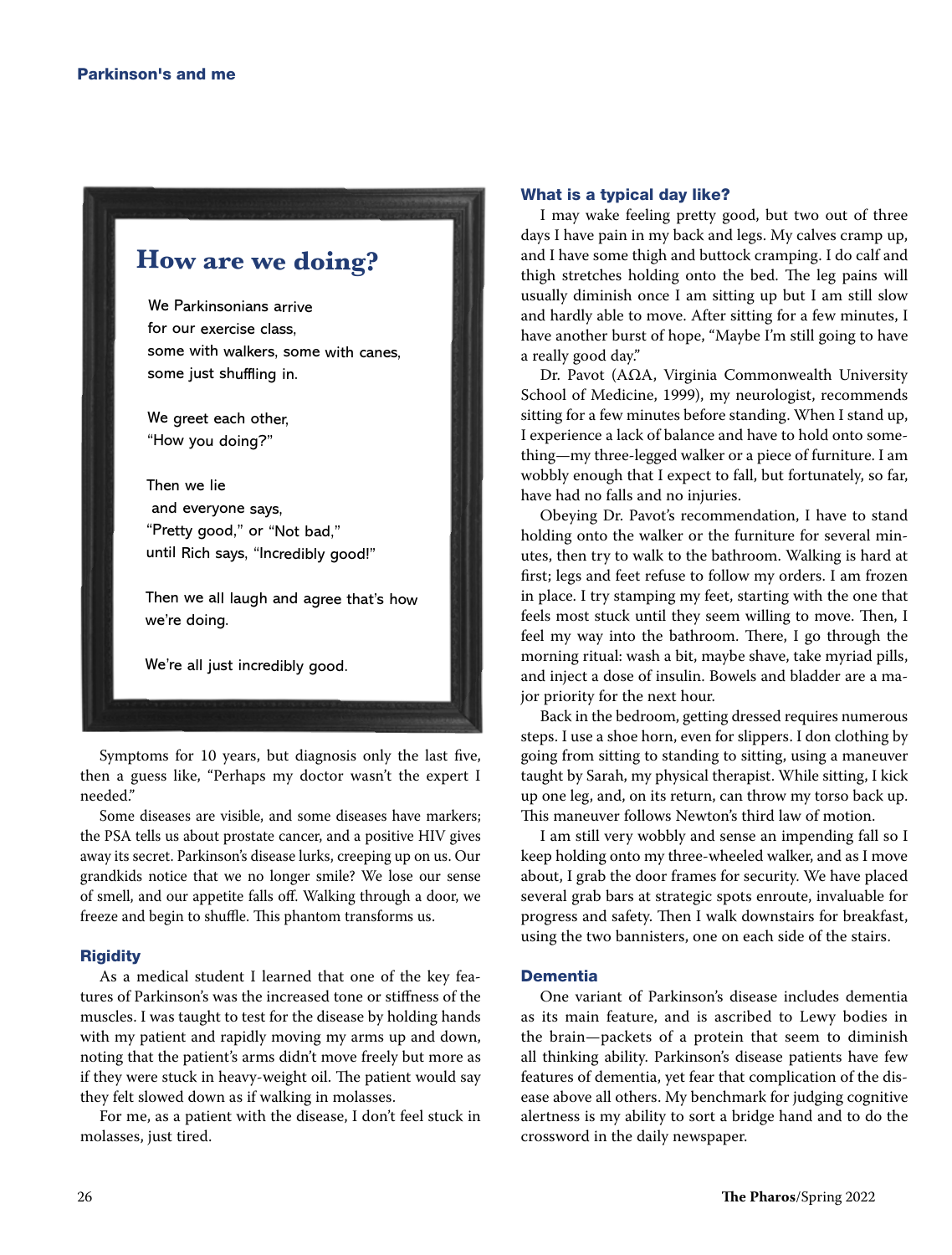Dr. Tom Graboys (AΩA, New York Medical College, 1992, Alumnus), in his book, Life in the Balance, describes his decline into dementia as the worst part of Parkinson's disease for him, saying that he was often angry about his mental deterioration. My friend, Irv Press, suffering from Parkinson's, says he is angry at his body for having failed him.

I recognize feelings of sadness and loss in myself but not so much of anger. There is nobody to blame, not even myself. Sometimes I feel shame. When I see that I am walking with my head down and with short shuffling steps, speaking almost inaudibly, uncertain and shaky, I feel embarrassed, ashamed, and want to hide.

Parkinson's is a tricky disease. It usually lets us live for a long time with the many symptoms. And it surprises us with new symptoms whenever we think we've had them all. I have had some loss of sense of smell, loss or blunting of taste, gradual loss of voice volume and liveliness, and what I call "minor hallucinations," the sense that I almost was able to see a squirrel that had just run across my living room floor but never could hold in my vision for more than a moment or two.

 I am aware of the many losses I've incurred and the embarrassment I've experienced. I consider my Parkinson's evidence of nature—in this case, biology—taking its course. My feeling about the affliction is less one of self-pity than of self-compassion. I see a human being bent, but determined. I feel the loss of that young man who worked hard, ran daily, and pursued myriad interests. I have experienced an opening toward others, a feeling of acceptance that is new and that may be a feature of the disease.

There is no good answer to the puzzle of causation for Parkinson's. Lewy bodies may cause the tremor and the dementia, but we still don't know why a person might get those Lewy bodies and another avoid them.

And, along with those painful feelings of shame and all the physical symptoms, I still have a lot of happiness and joy.

#### My pleasures

I get pleasure from weekly internet bridge games with friends.

We have two daughters, two grandchildren, and two beloved dogs. Most beloved, and most helpful, is my dear wife, Connie. She is everything to me and helps me in every way. She helps me work my computer and

# **Prognosis**

Lying quietly in the morning I am sure that I am whole and well. I will get up soon and move easily, I am sure. All the symptoms must have gone away while I slept. I am healed!

No, no, no… I was wrong. I rise and wobble. I stagger to the bathroom, then sit to dress. I take my walker to the stairs and head down, carefully.

I will shake and wobble for whatever time is left. This is me.

balance my checkbook, a task newly difficult because I cannot read my own entries in the transaction register. She trims my toenails to avoid the Howard Hughes look, runs the household, cooks our meals, and laughs with me. Most of all, she listens to me as much as she is able. She is an introvert, and I am a sharer, a dynamic that results in a tension we have to balance. I try not to exhaust her resources.

Reading has remained my major activity. I read fiction and non-fiction. This last year, I reread a half dozen science fiction novels by Ursula LeGuin. I read Isabel Wilkerson's Caste, a brilliant sociological book about how we put people in a hierarchy of social power from high to low. The concept of caste has been used to categorize ethnic and cultural groups. As Wilkerson observed, the elderly have been assigned a lower caste status, more so if we are disabled by symptoms of Parkinson's.

I have read and reread four fine books about Parkinson's. I read and re-read Graboys' memoir and the encyclopedic New Parkinson's Disease Treatment book by Eric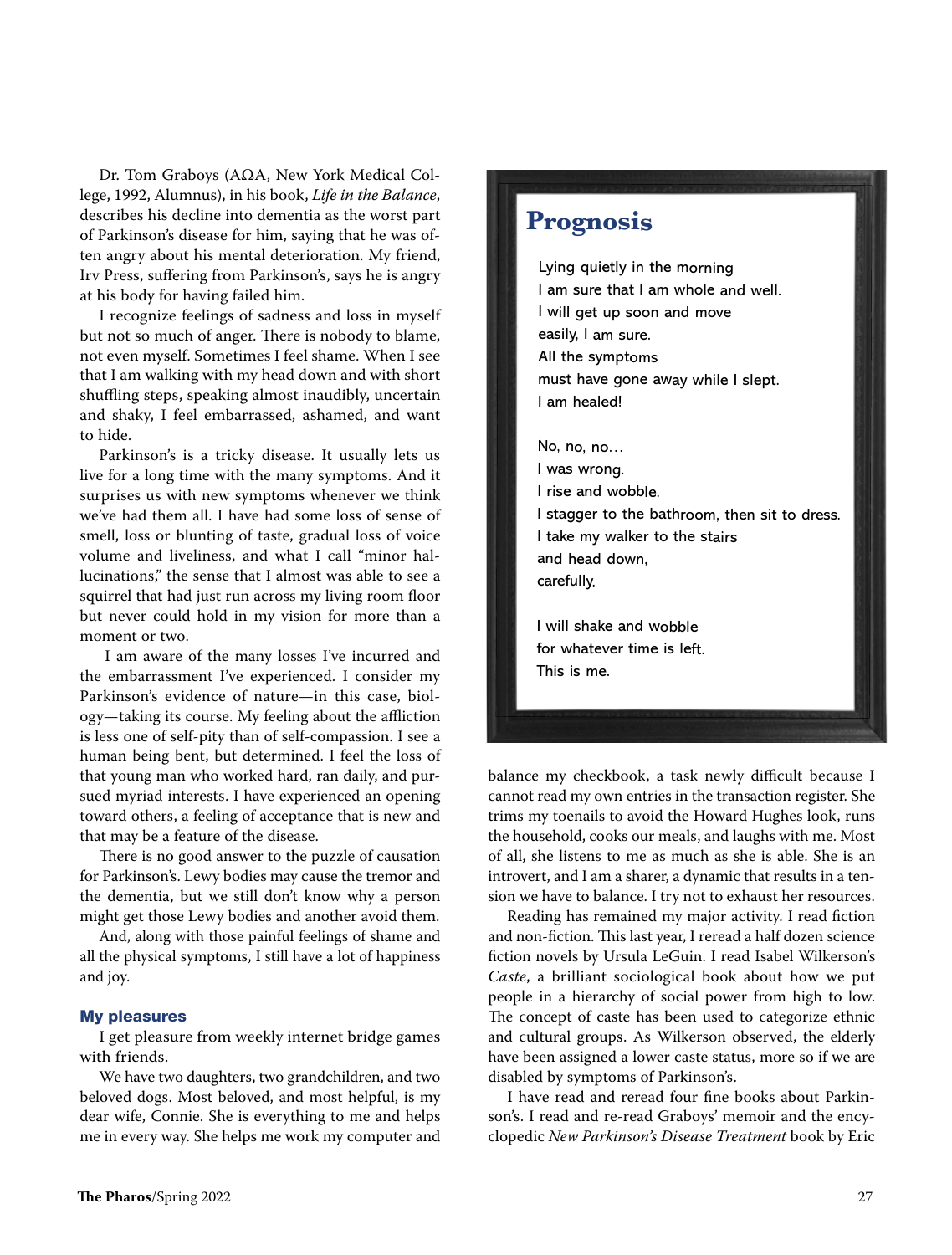Ahlskog of the Mayo Clinic. As a side benefit of my reading Ahlskog, I am less worried about dementia. I discovered the Davis Phinney Foundation and read Every Victory Counts, a great collection of expertise and ideas. I've watched Phinney doing interviews on YouTube programs. He is intelligent and thoughtful but looks like the rest of us—facial blandness, tremor, shuffling gait, quiet voice. I enjoy hearing him talk about exercise—once a world class bicyclist, now his favorite exercise is vacuuming the rug.

#### What tools do I have?

I have several devices to help me navigate Parkinson's disease.

Our bed is king-sized with remote devices controlling each side. I lower the upper half of the bed when I am trying to get in, and raise the head when getting out, thus borrowing a little help from gravity. My son-in-law recently anchored two PVC pipes to the bed frame to aid me in pulling myself in and out of bed.

I use a cane with a large foot for help with balance, one that comes apart so it can be packed in a carry-on

# **Davis Phinney vacuums the rug**

Davis Phinney, on a YouTube interview tells how he vacuums the rug. Being an Olympic cyclist, he was never asked to pick up crumbs and unpopped corn grains or wash the tubs or sweep the porch but he imagines getting useful exercise and now he's found one.

He says he's especially happy seeing the little ruts in the carpet where his Bissel has gone over and over. Then he feels stronger and more lithe.

It's almost like being on the Tour de France again. bag for travel. The cane signals my disability to others, so I frequently get extra help. At first, I felt a bit guilty in accepting these preferential services but now I realize that without some help I would find it hard to leave home.

At home, I have two walkers, one on the main floor and one on the second floor, where our bedroom and master bathroom are located. The first-floor walker provides better balance than a cane, and a shelf for carrying books or other necessities. I can even turn around and sit on the shelf for a bit of rest.

 Another aide that I initially was hesitant to use but now accept fully is the disability tag for my car. I obtained the tag by taking a brief note from my doctor to the vehicle license bureau. I have a tag for each of our two cars.

At home, there are two short staircases between floors, a total of 18 steps. When we bought the house, the stairs had one bannister on the left side of each staircase. We found a woodworker to design, make, and install bannisters on the other side, a glorious help. Even with bannisters, it is often difficult for me to climb the stairs if encumbered with a book or food items. My Parkinsonian tremor makes it hard to hold anything besides the railing. I find that I can hang a library bag with loop handles around my neck, freeing my hands for getting up or down.

The first item to add to a house for disability use must be grab bars. We have added nine chromium bars but we should add several more. Our marital discussion often features me wishing for more hand holds and my wife voting for a less clinical appearance. We negotiate. Lacking a grab bar every few feet as I negotiate my way through the house, I use ledges in the door frames and furniture. Usually, just a touch is enough for balance, more if I am trying to hoist myself from lying to sitting, or sitting to standing.

Our cordless house phones have an intercom function so we can talk to each other when we are at opposite ends of the house or on different floors. That saves shouting. Of course, we both have cell phones and the portability of the cell phone, when I remember it, can find it, and keep it on its charger, enables me to have a computer at hand.

People are helpful and I am grateful for their aid. As one's circle narrows, the good will and competence of those who remain close are particularly important. Most turn out to be helpers: my neurologist, my neighbor who organizes bridge, the neighbor who shovels our drive when it snows, the physical therapist who organizes weekly workouts for me and other Parkinsonians, our Longmont daughter and her husband, our housekeeper, our dogwalker, and our dogs. The dogs follow us from room to room and never forget their roles as lap dogs, especially during